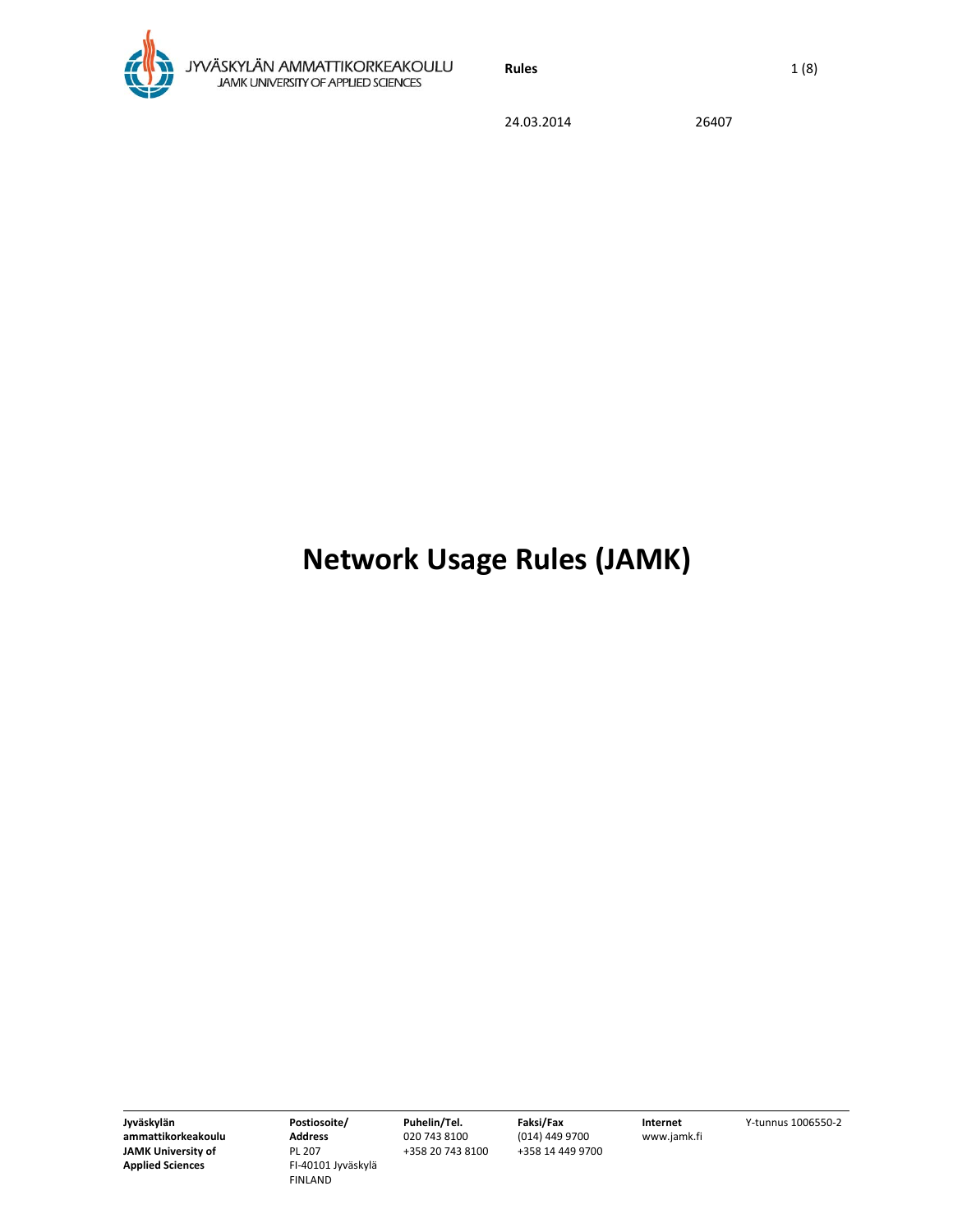

|                                                                                  | 24.03.2014 | 26407 |        |
|----------------------------------------------------------------------------------|------------|-------|--------|
| <b>Table of Contents</b>                                                         |            |       |        |
| 1 PURPOSE                                                                        |            |       | 3      |
| 2 SCOPE OF APPLICATION                                                           |            |       | 3      |
| <b>3 DEFINITIONS</b>                                                             |            |       | 3      |
| <b>4 GENERAL PRINCIPLES</b>                                                      |            |       | 3      |
| <b>5 ACCESS RIGHT</b>                                                            |            |       | 4      |
| <b>6 GENERAL TERMS AND CONDITIONS</b><br>6.1 Rights                              |            |       | 4<br>4 |
| 6.2 Responsibilities and obligations                                             |            |       | 4      |
| 6.3 Limitations                                                                  |            |       | 5      |
| 7 MONITORING OF COMPLIANCE<br>7.1 Personal monitoring                            |            |       | 6<br>6 |
| 7.2 Technical monitoring                                                         |            |       | 6      |
| 7.3 Registers                                                                    |            |       | 7      |
| <b>8 INFRINGING ACTIVITY</b><br>8.1 Misuse of the information system and network |            |       | 7<br>7 |
| 8.2 Laws and regulations applicable to misuse                                    |            |       | 7      |
| 8.3 Students                                                                     |            |       | 8      |
| 9 PUBLIC DISPLAY OF THE RULES                                                    |            |       | 8      |
| <b>10 VALIDITY OF THE RULES</b>                                                  |            |       | 8      |

**Faksi/Fax** (014) 449 9700 +358 14 449 9700

**Rules** 2 (8)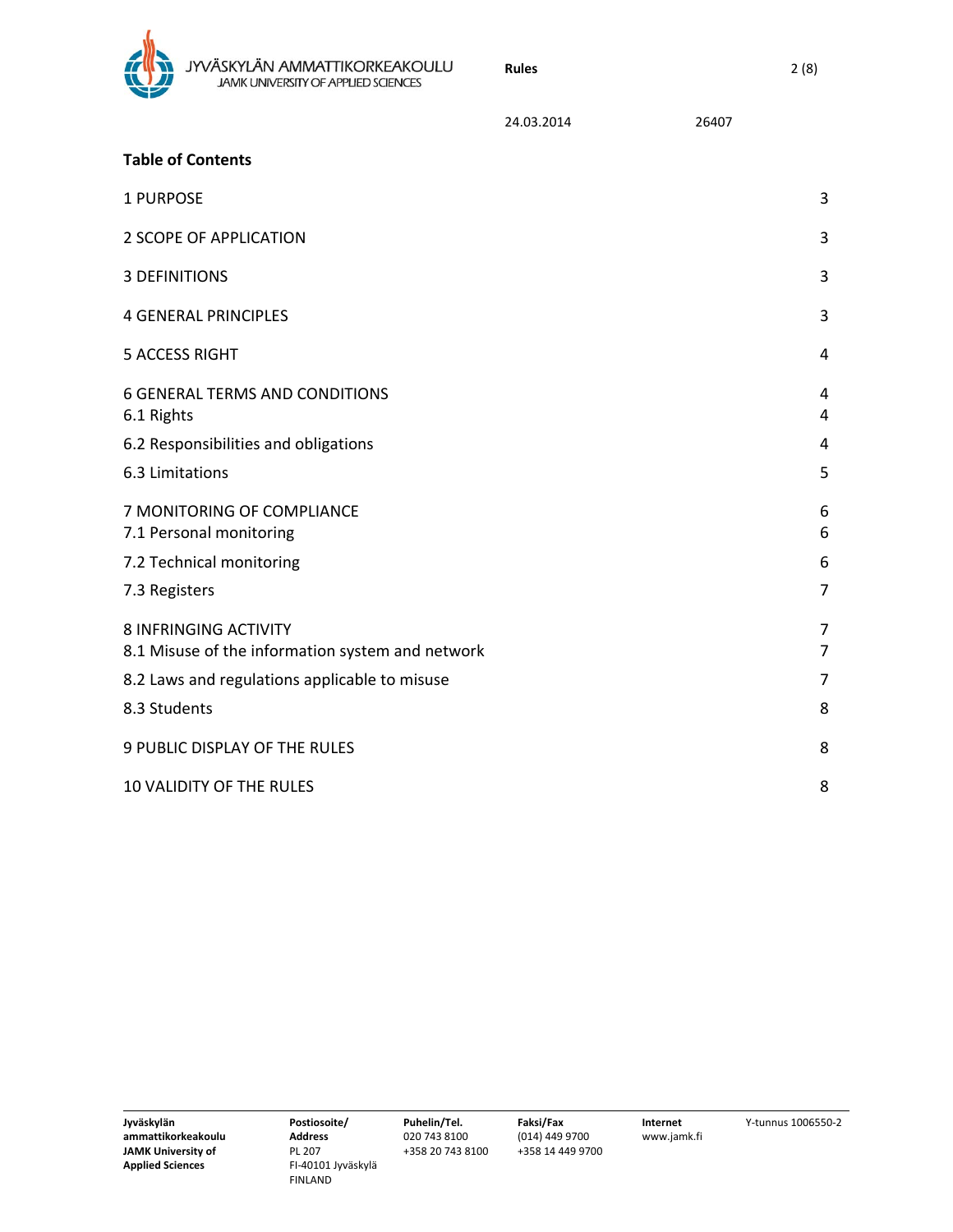**Rules** 3 (8)



24.03.2014 26407

### **1 Purpose**

|                             | The purpose of the Network Usage Rules is to reinforce the principles guiding<br>the use of e-mail and the information network referred to in the Act on Co-<br>operation within Undertakings (334/2007, Sections 4-19) and approved by<br>the Board of Directors of Jyväskylä Polytechnic LTD. Together with the Net-<br>work Administration Rules, the principles ensure the confidentiality and pri-<br>vacy of electronic communication and promote the security of electronic<br>communications as well as the availability and balanced development of di-<br>verse electronic communication services.                                                      |
|-----------------------------|-------------------------------------------------------------------------------------------------------------------------------------------------------------------------------------------------------------------------------------------------------------------------------------------------------------------------------------------------------------------------------------------------------------------------------------------------------------------------------------------------------------------------------------------------------------------------------------------------------------------------------------------------------------------|
| 2 Scope of application      |                                                                                                                                                                                                                                                                                                                                                                                                                                                                                                                                                                                                                                                                   |
|                             | These rules shall apply to all the computer systems and information networks<br>under the control of different JAMK units as well as other systems to which<br>access is obtained through JAMK's data administration or which the data ad-<br>ministration is directly or indirectly managing and maintaining. However, the<br>rules shall not apply to sections separated from the network that are being<br>used for teaching and research purposes. For such sections, the network ad-<br>ministrator or teacher shall ensure that the network is used in accordance<br>with the applicable laws, decrees, regulations, and good data management<br>practices. |
| <b>3 Definitions</b>        |                                                                                                                                                                                                                                                                                                                                                                                                                                                                                                                                                                                                                                                                   |
|                             | JAMK information network shall refer to the wired and wireless network<br>maintained by JAMK's data administration for communication inside and be-<br>tween different campuses as well as for connecting to the public network.                                                                                                                                                                                                                                                                                                                                                                                                                                  |
|                             | The information network includes services and data systems which the JAMK<br>data administration develops and maintains. Access rights are required for<br>using the services and data systems.                                                                                                                                                                                                                                                                                                                                                                                                                                                                   |
| <b>4 General principles</b> |                                                                                                                                                                                                                                                                                                                                                                                                                                                                                                                                                                                                                                                                   |
|                             | JAMK University of Applied Sciences aims to provide everyone secure and<br>undisrupted access to the services of the information network. These general<br>principles should be followed in order to ensure good conditions for working:                                                                                                                                                                                                                                                                                                                                                                                                                          |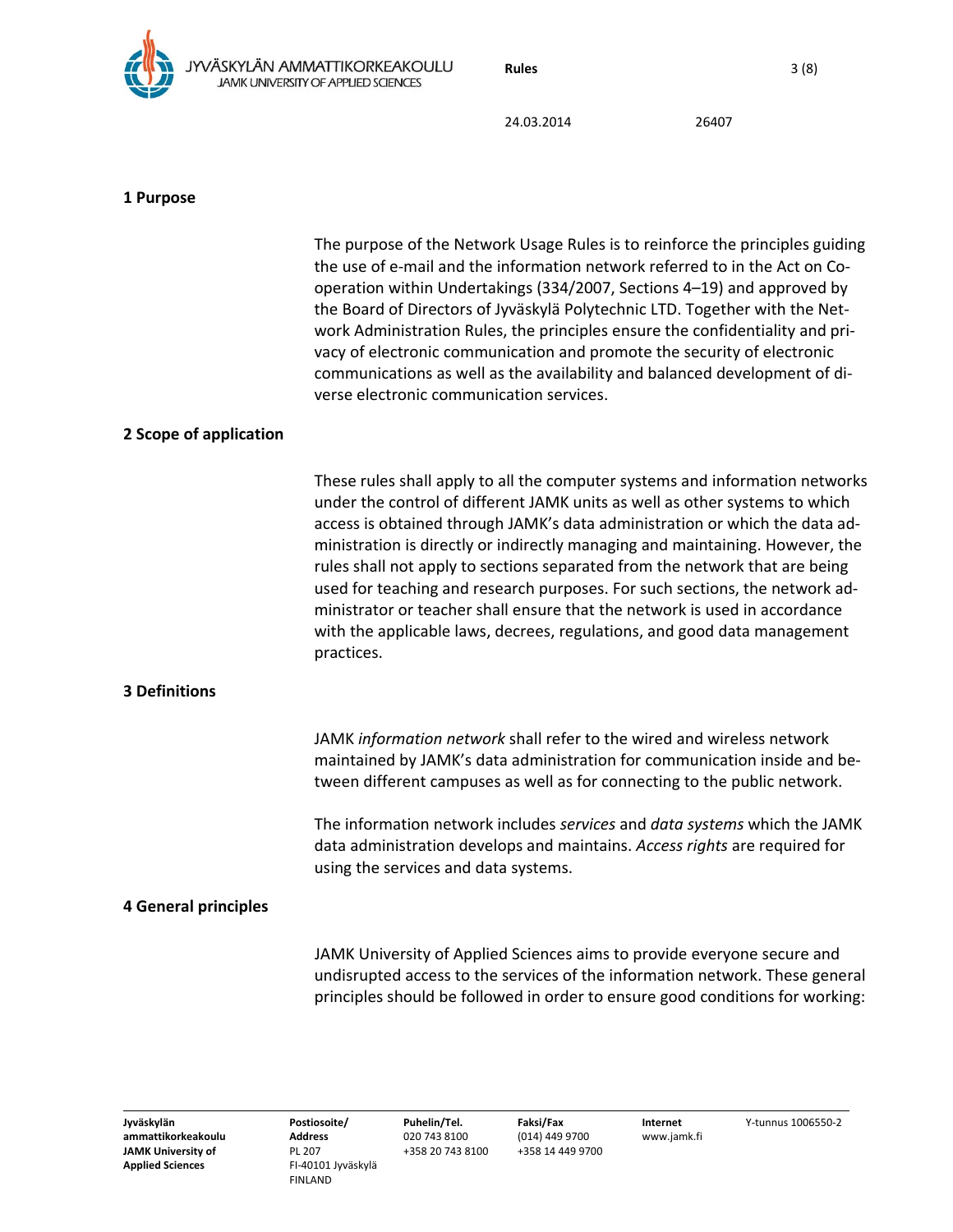

- everyone with user credentials may use JAMK information systems, as appropriate;
- no disturbance may be caused to other users of the JAMK network;
- privacy and copyrights must be honoured.

## **5 Access right**

There are different levels of access to JAMK information systems that can be assigned to JAMK personnel and faculty, the personnel and faculty of partner‐ ing educational institutions, the attending students of these institutions, and other partners. The access rights of personnel shall expire at the end of their employment contract. The access rights of students shall expire when they graduate, their right to study expires or they discontinue their studies. The access rights of partners shall expire as agreed. When a user's access right expires, he or she cannot log into JAMK's systems.

When a user's access right expires, the user is required to return any software he or she has been using for the duration of his or her studies or em‐ ployment under the terms and conditions of the school software licences.

#### **6 General terms and conditions**

#### **6.1 Rights**

Users are entitled to use JAMK information systems for tasks related to their studies or employment.

#### **6.2 Responsibilities and obligations**

The use of credentials is subject to the following responsibilities and obliga‐ tions:

- The username and password must be used with care. The username is personal, and no other person must be allowed to use it under any circum‐ stances.
- Users must use their own name and username. As an exception to this rule, some courses may involve the use of course credentials that may only be used in connection with the teaching of the course. The teacher shall be re‐ sponsible for the use of the necessary course credentials and for disabling the credentials after the course.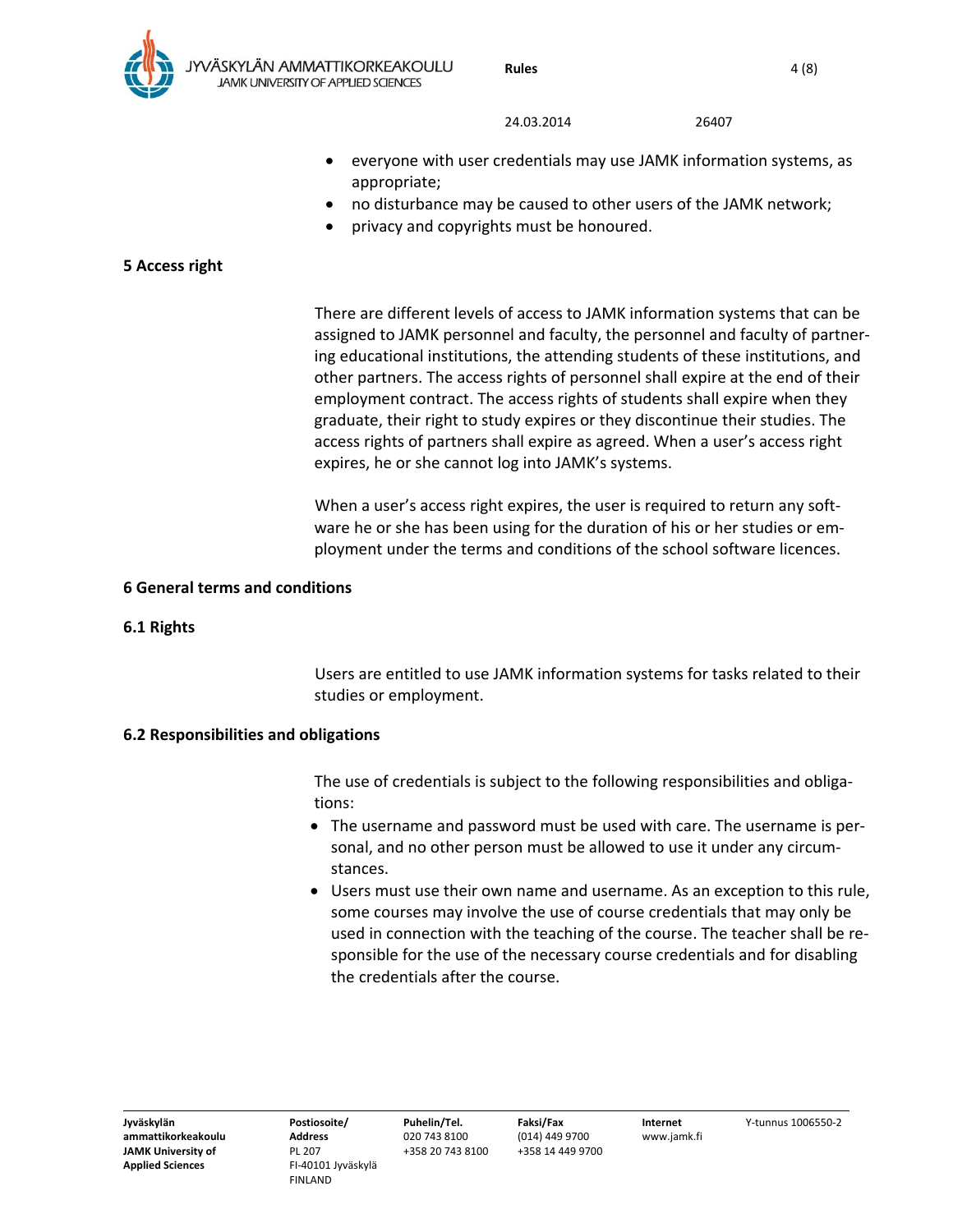

- Each user shall be responsible for the use of his or her credentials in the JAMK information system or network, even if some other person is using the credentials.
- Each user shall be responsible for the content of his or her e-mail messages, websites, and other materials, which shall follow the law and good practices.
- Users shall do their part in ensuring the information security and storage of materials. All users share the responsibility of the overall security of the system. Any potential security issues should be reported to the administrators.
- Users shall ensure that their storage devices are free of viruses that could infect the information network.
- Users shall abide by the provided instructions and rules.
- The information networks shall be used in a way that causes no disturbance or damage to other JAMK information network users, organisations, or information systems.

# **6.3 Limitations**

- JAMK information systems cannot be used without authorisation or for personal business, wage‐earning, or political activity that is not related to JAMK's operation.
- It is forbidden to use or attempt to use the information systems without a valid personal username.
- It is forbidden to use or attempt to use a wrong username, exceed or attempt to exceed the assigned access rights, or access and use the files of other users without authorisation.
- Devices and software cannot be installed without approval by the administrators.
- It is forbidden to modify or attempt to modify devices or software without authorisation. If a modification is needed, it must be approved by an ad‐ ministrator.
- It is forbidden to copy software being used in JAMK unless the software is a public domain software program or the user has received an approval for the copying.
- JAMK software must be used in accordance with the terms and conditions of software licences. If the user intends to use the software for service business, he or she must determine whether commercial activity is al‐ lowed under the licence agreement.
- It is forbidden to use or attempt to use JAMK information systems for breaking into other systems.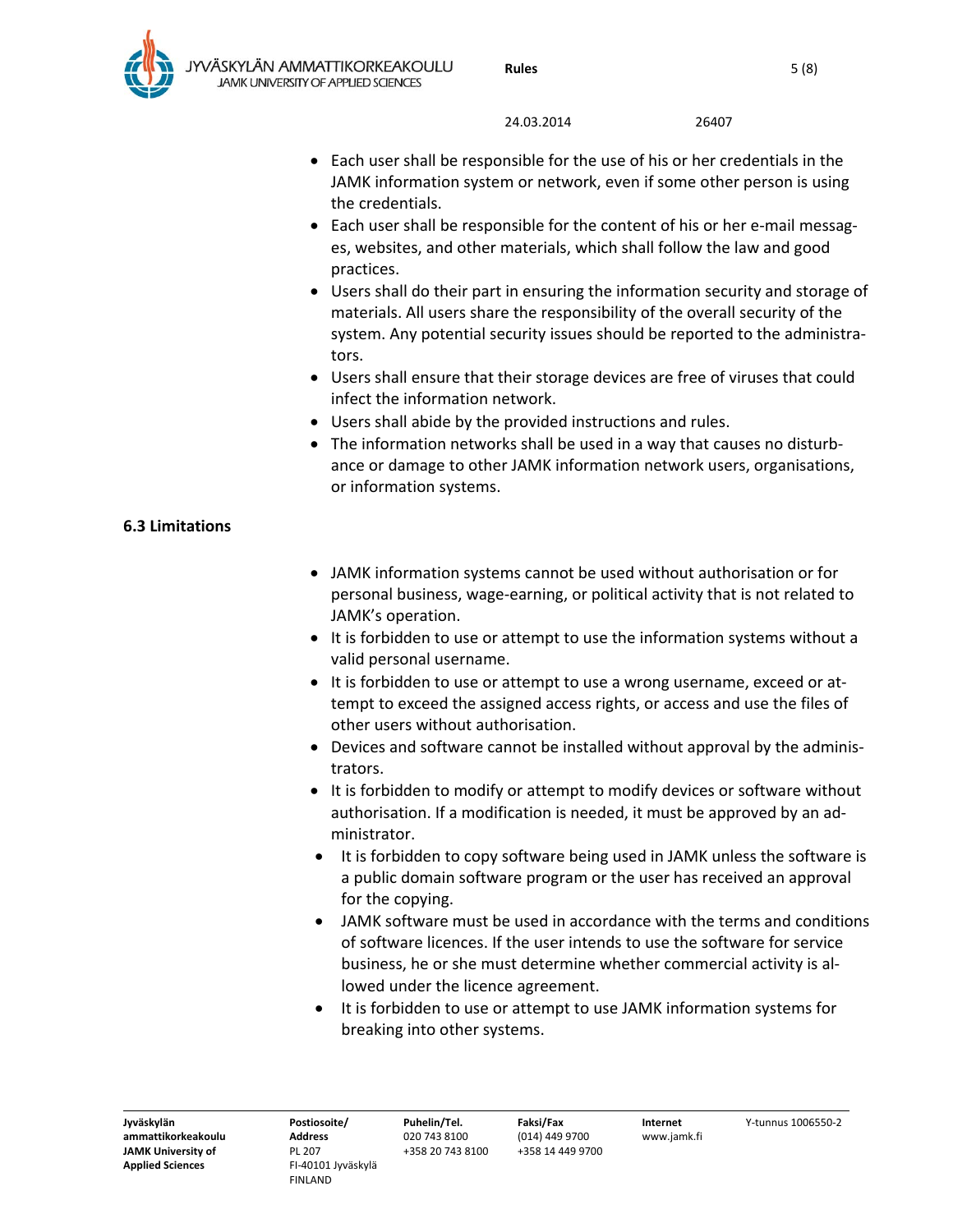- It is forbidden to establish personal services in workstations.
- It is forbidden to circumvent or attempt to circumvent access restrictions or quotas.
- It is forbidden to send inappropriate bulk e‐mails, chain letters or adver‐ tisements. Bulk e‐mail pertaining to the maintenance of the information systems and JAMK bulletins are allowed. However, personnel should use the intranet as the primary communication channel instead of e‐mail.
- E‐mail can only be sent by using personal credentials.

### **7 Monitoring of compliance**

Compliance with the JAMK Network Usage Rules is monitored by all employ‐ ees of the academic community and others assigned to this duty. The respon‐ sibility for monitoring compliance with the rules lies with the JAMK staff in supervisory and managerial positions. A special monitoring responsibility for monitoring and assessing compliance with the rules lies with the JAMK data administration personnel responsible for information security and the Head of Data Administration, who reports to the Director of Administration.

### **7.1 Personal monitoring**

Facility services janitors and the technical IT helpdesk experts carry out gen‐ eral monitoring of the premises during the general campus opening hours. The monitoring is carried out in co-operation with other staff, the security company and the authorities.

Outside the general opening hours, responsibility for guarding the premises lies with the security company as agreed in the client contract described in Section 8 of the Private Security Services Act (282/2002). The security com‐ pany follows the rules on good security practice as established by the Board of Directors of the Suomen Vartioliikkeiden Liitto ry security trade associa‐ tion. The security company reports to Facility Services on its security opera‐ tions.

## **7.2 Technical monitoring**

Technical monitoring is carried out by using network management and moni‐ toring software, security software, and analysis of the information system log files.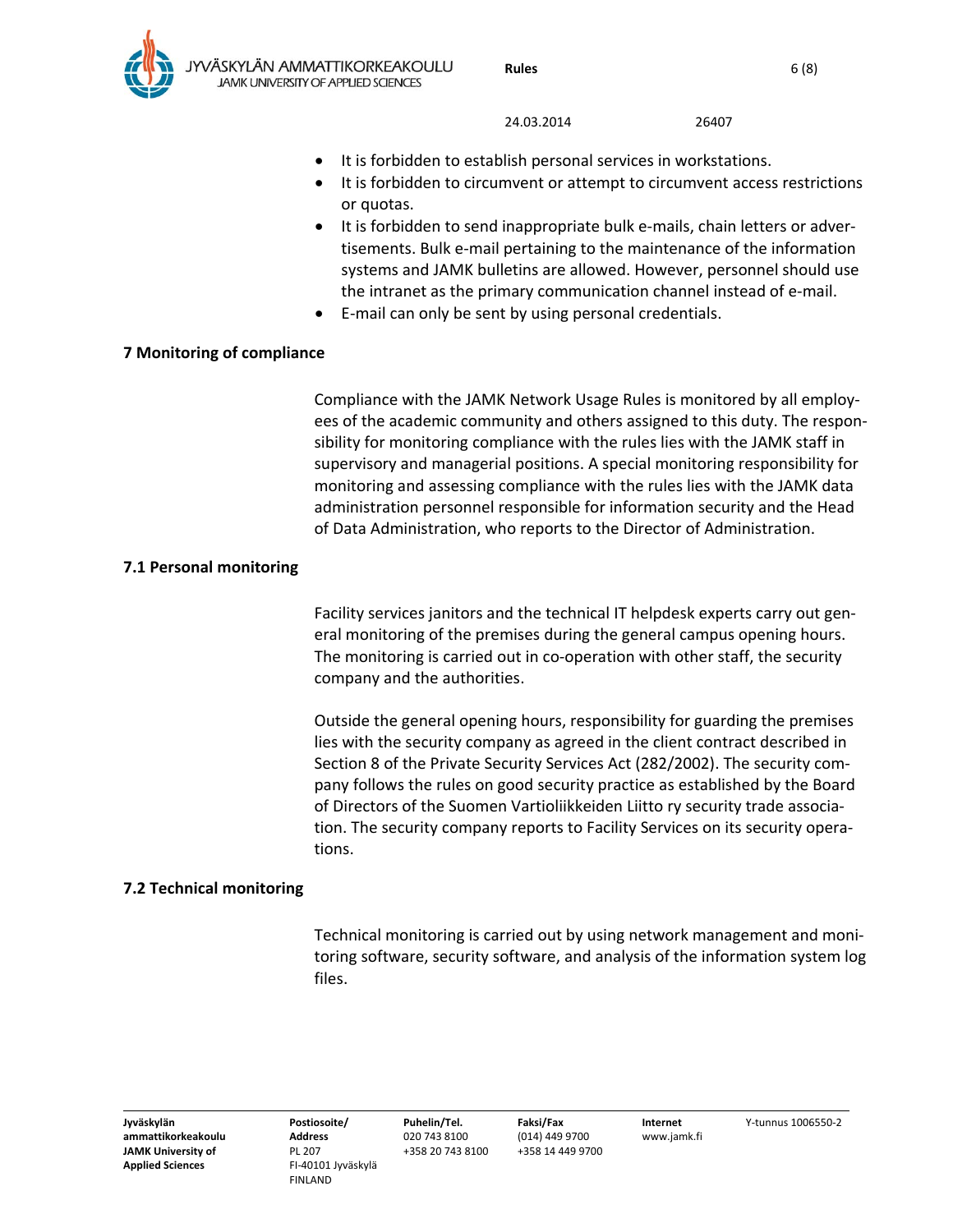

# **7.3 Registers**

Personal information on the users of campuses is stored in several registers. Data subjects can receive a description of the file for their personal infor‐ mation that is stored in a register in accordance with Section 10 of the Per‐ sonal Data Act (523/1999).

# **8 Infringing activity**

# **8.1 Misuse of the information system and network**

Misuse of the information systems and network shall refer to all intentional or negligent actions that:

- cause a disturbance or damage to the users of the system;
- cause a disturbance or damage to another information system or environment connected to the system;
- violates the presented rules;
- accesses system components or properties whose use has not been explicitly authorised for the user; or
- is forbidden by an administrator or owner of the system.

# **8.2 Laws and regulations applicable to misuse**

The essential laws and regulations that guide the processing of misuse are the Polytechnics Act, the rules of procedure, and Degree Regulations). Misuse is primarily subject to JAMK's measures for investigating and limiting the inci‐ dent as per the following process:

- Investigative and limiting measures by JAMK data administration. Access to the system can be revoked immediately as a result of actions that violate the Usage Rules, for a fixed term or until further notice.
- If the incident violates the law, it shall be reported to the police for further investigation. Misuse and their consequences shall be processed according to Chapter 38 of the Criminal Code, Copyright Act, and Personal Data Act.
- Misuse by employees shall be processed according to the Employment Contracts Act.
- Decisions on disciplinary measures can be appealed to the Administrative Court of Hämeenlinna within 30 days from receiving notice of the decision. Decisions on temporary suspension and revocation of access rights can be enforced regardless of whether they have been appealed.